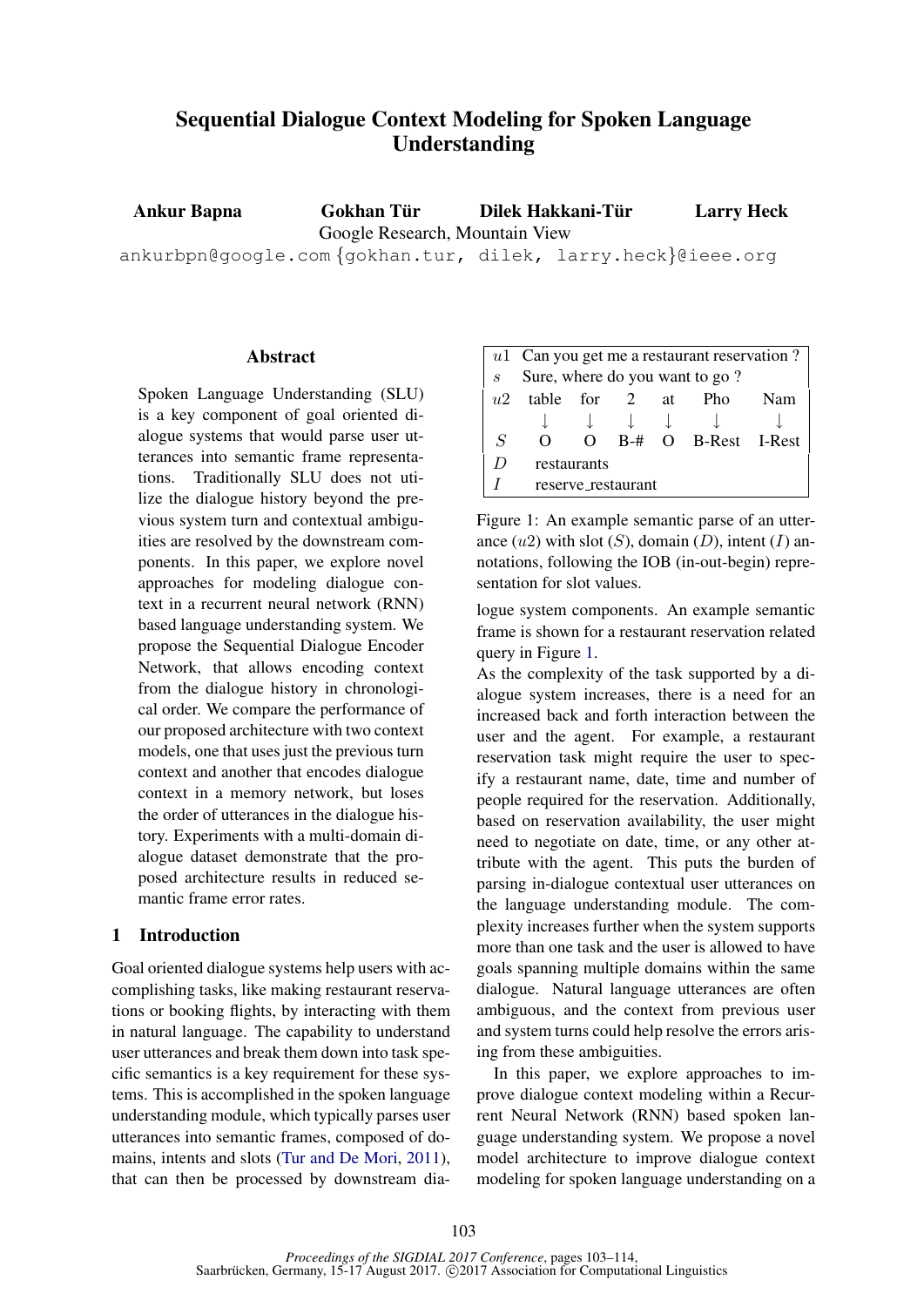

Figure 2: Architecture of the Memory and current utterance context encoder.

multi-domain dialogue dataset. The proposed architecture is an extension of Hierarchical Recurrent Encoder Decoders (HRED) (Sordoni et al., 2015), where we combine the query level encodings with a representation of the current utterance, before feeding it into the session level encoder. We compare the performance of this model to a RNN tagger injected with just the previous turn context and a single hop memory network that uses an attention weighted combination of the dialogue context (Chen et al., 2016; Weston et al., 2014).

Furthermore, we describe a dialogue recombination technique to enhance the complexity of the training dataset by injecting synthetic domain switches, to create a better match with the mixed domain dialogues in the test dataset. This is, in principle, a multi-turn extension of (Jia and Liang, 2016). Instead of inducing and composing grammars to synthetically enhance single turn text, we combine single domain dialogue sessions into multi-domain dialogues to provide richer context during training.

#### 2 Related Work

The task of understanding a user utterance is typically broken down into 3 tasks: domain classification, intent classification and slot-filling (Tur and De Mori, 2011). Most modern approaches to Spoken language understanding involve training machine learning models on labeled training data (Young, 2002; Hahn et al., 2011; Wang et al., 2005, among others). More recently, recurrent neural network (RNN) based approaches have been shown to perform exceedingly well on spoken language understanding tasks (Mesnil et al., 2015; Hakkani-Tür et al., 2016; Kurata et al., 2016, among others). RNN based approaches have also been applied successfully to other tasks for dialogue systems, like dialogue state tracking (Henderson, 2015; Henderson et al., 2014; Perez and Liu, 2016, among others), policy learning (Su et al., 2015) and system response generation (Wen et al., 2015, 2016, among others).

In parallel, joint modeling of tasks and addition of contextual signals has been shown to result in performance gains for several applications. Modeling domain, intent and slots in a joint RNN model was shown to result in reduction of overall frame error rates (Hakkani-Tür et al., 2016). Joint modeling of intent classification and language modeling showed promising improvements in intent recognition, especially in the presence of noisy speech recognition (Liu and Lane, 2016).

Similarly, models incorporating more context from dialogue history (Chen et al., 2016) or semantic context from the frame (Dauphin et al., 2014; Bapna et al., 2017) tend to outperform models without context and have shown potential for greater generalization on spoken language understanding and related tasks. (Dhingra et al., 2016) show improved performance on an informational dialogue agent by incorporating knowledge base context into their dialogue system. Using dialogue context was shown to boost performance for end to end dialogue (Bordes and Weston, 2016) and next utterance prediction (Serban et al., 2015).

In the next few sections, we describe the proposed model architecture, the dataset and our dialogue recombination approach. This is followed by experimental results and analysis.

### 3 Model Architecture

We compare the performance of 3 model architectures for encoding dialogue context on a multidomain dialogue dataset. Let the dialogue be a sequence of system and user utterances  $D_t =$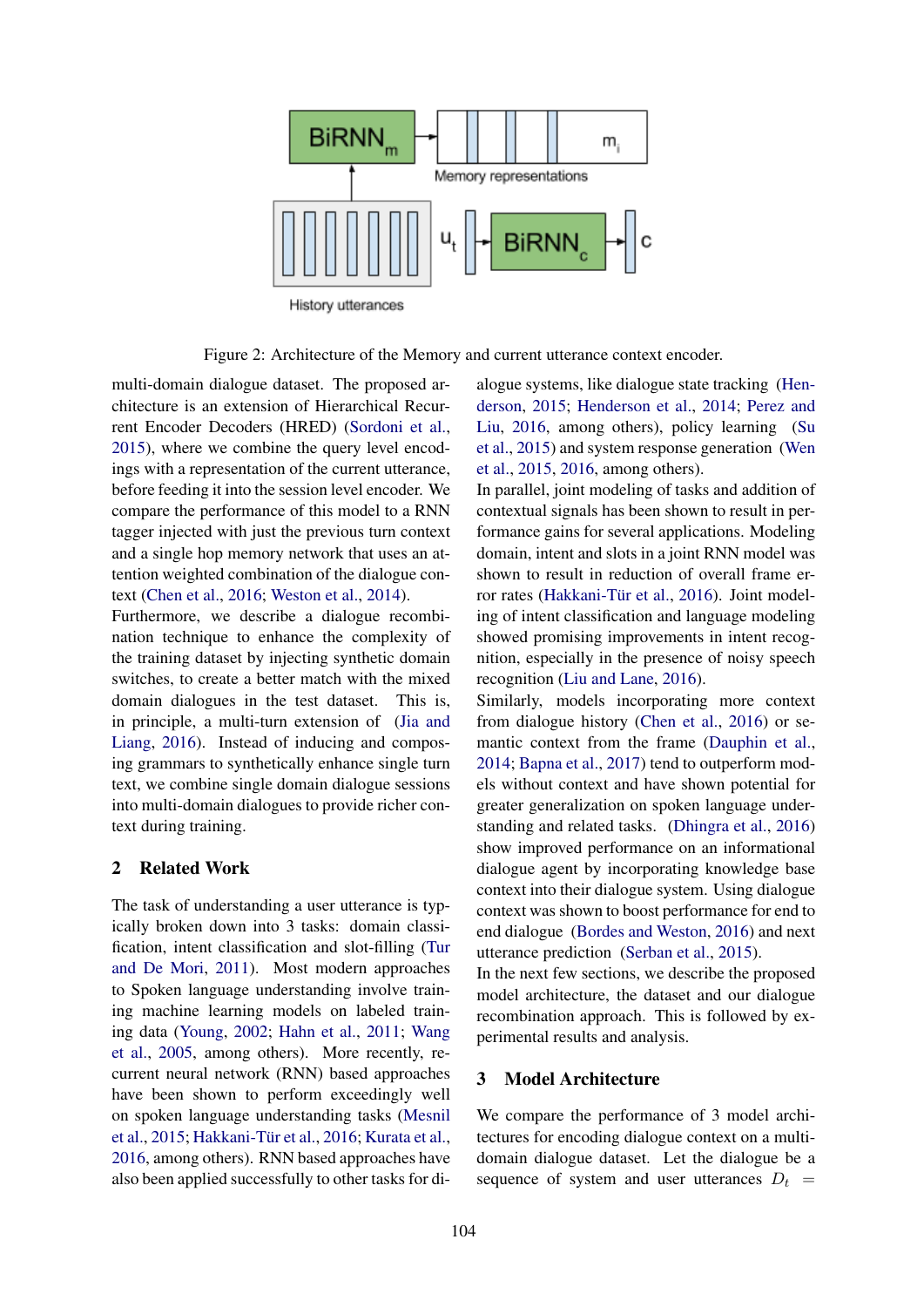

Figure 3: Architecture of the dialogue context encoder for the cosine similarity based memory network.

 ${u_1, u_2...u_t}$  and at time step t we are trying to output the parse of a user utterance  $u_t$ , given  $D_t$ . Let any utterance  $u_k$  be a sequence of tokens given by  $\{x_1^k, x_2^k...x_{n^k}^k\}.$ 

We divide the model into 2 components, the context encoder that acts on  $D_t$  to produce a vector representation of the dialogue context denoted by  $h_t = H(D_t)$ , and the tagger, which takes the dialogue context encoding  $h_t$ , and the current utterance  $u_t$  as input and produces the domain, intent and slot annotations as output.

#### 3.1 Context Encoder Architectures

In this section we describe the architectures of the context encoders used for our experiments. We compare the performance of 3 different architectures that encode varying levels of dialogue context.

#### 3.1.1 Previous Utterance Encoder

This is the baseline context encoder architecture. We feed the embeddings corresponding to tokens in the previous system utterance,  $u_{t-1}$  =  ${x_1^{t-1}, x_2^{t-1}...x_{n^{t-1}}^{t-1}}$ , into a single Bidirectional RNN (BiRNN) layer with Gated Recurrent Unit (GRU) (Chung et al., 2014) cells and 128 dimensions (64 in each direction). The embeddings are shared with the tagger. The final state of the context encoder GRU is used as the dialogue context.

$$
h_t = BiGRU_c(\boldsymbol{u_{t-1}}) \tag{1}
$$

#### 3.1.2 Memory Network

This architecture is identical to the approach described in (Chen et al., 2016). We encode all dialogue context utterances,  $\{u_1, u_2...u_{t-1}\}$ , into memory vectors denoted by  $\{m_1, m_2, ... m_{t-1}\}$ using a Bidirectional GRU (BiGRU) encoder with 128 dimensions (64 in each direction). To add temporal context to the dialogue history utterances, we append special positional tokens to each utterance.

$$
m_k = BiGRU_m(\mathbf{u_k}) \quad for \quad 0 \le k \le t-1 \tag{2}
$$

We also encode the current utterance with another BiGRU encoder with 128 dimensions (64 in each direction), into a context vector denoted by  $c$ , as in equation 3. This is conceptually depicted in Figure 2

$$
c = BiGRU_c(\boldsymbol{u_t})\tag{3}
$$

Let  $M$  be a matrix with the *i*th row given by  $m<sub>i</sub>$ . We obtain the cosine similarity between each memory vector,  $m_i$ , and the context vector  $c$ . The softmax of this similarity is used as an attention distribution over the memory  $M$ , and an attention weighted sum of  $M$  is used to produce the dialogue context vector  $h_t$  (Equation 4). This is conceptually depicted in Figure 3.

$$
a = softmax(Mc)
$$
  

$$
h_t = a^T M
$$
 (4)

### 3.1.3 Sequential Dialogue Encoder Network

We enhance the memory network architecture described above by adding a session encoder (Sordoni et al., 2015) that temporally combines a joint representation of the current utterance encoding,  $c$ ,  $(Eq. 3)$  and the memory vectors,  ${m_1, m_2...m_{t-1}}$ , (Eq. 2).

We combine the context vector  $c$  with each memory vector  $m_k$ , for  $1 \leq k \leq n_k$ , by concatenating and passing them through a feed forward layer (FF) to produce 128 dimensional context encodings, denoted by  $\{q_1, q_2...q_{t-1}\}$  (Eq. 5).

$$
g_k = sigmoid(FF(m_k, c)) \quad for \quad 0 \le k \le t-1
$$
\n(5)

These context encodings are fed as token level inputs into the session encoder, which is a 128 di-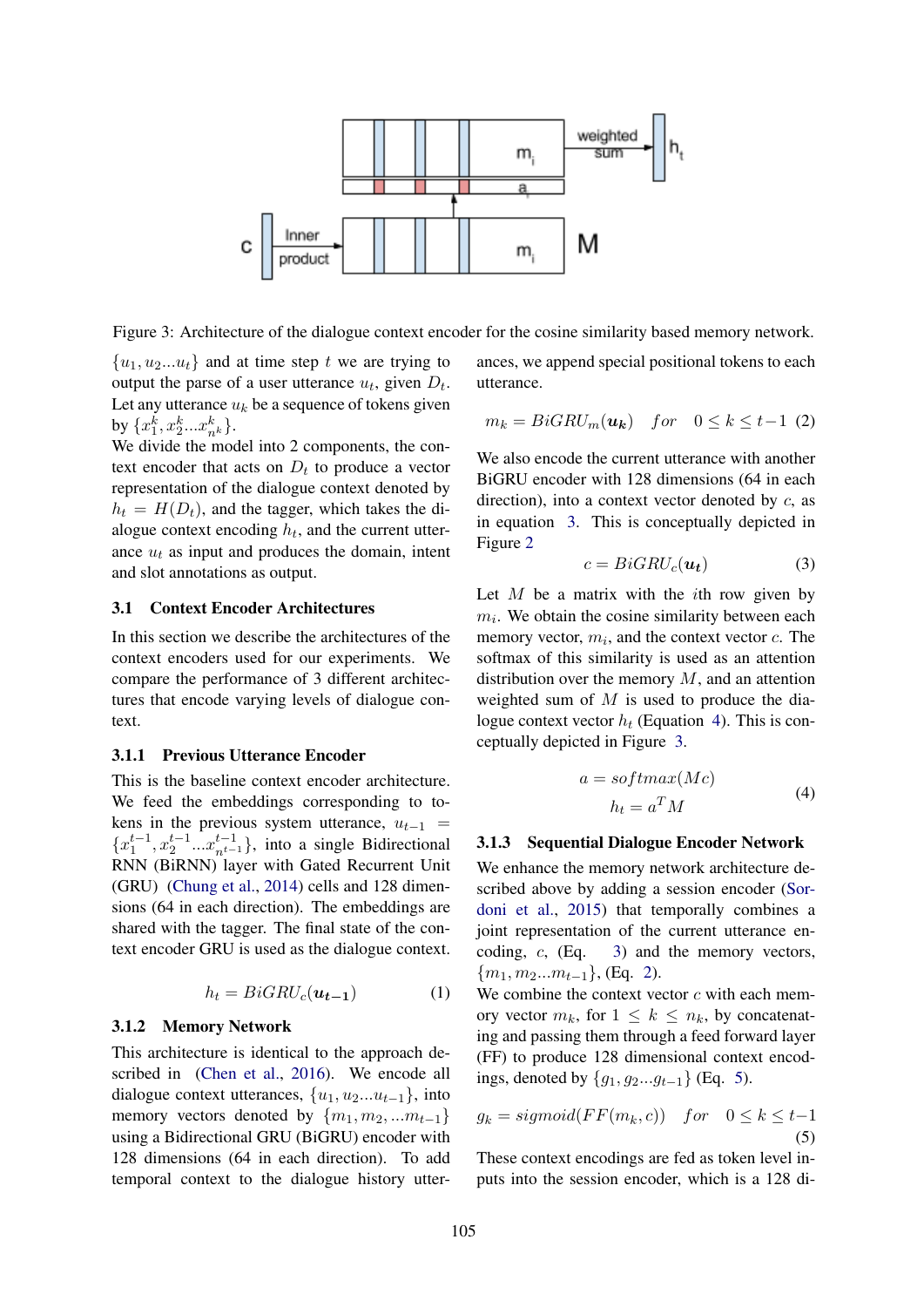

Figure 4: Architecture of the Sequential Dialogue Encoder Network. The feed-forward networks share weights across all memories.

mensional BiGRU layer. The final state of the session encoder represents the dialogue context encoding  $h_t$  (Eq. 6).

$$
h_t = BiGRU_s(\{g_1, g_2, ... g_{t-1}\})
$$
 (6)

The architecture is depicted in Figure 4.

#### 3.2 Tagger Architecture

For all our experiments we use a stacked BiRNN tagger to jointly model domain classification, intent classification and slot-filling, similar to the approach described in  $(Hakkani-Tür et al., 2016)$ . We feed learned 256 dimensional embeddings corresponding to the current utterance tokens into the tagger.

The first RNN layer uses GRU cells with 256 dimensions (128 in each direction) as in equation 7. The token embeddings are fed into the token level inputs of the first RNN layer to produce the token level outputs  $o^1 = \{o_1^1, o_2^1...o_{n_t}^1\}.$ 

$$
o^1 = BiGRU_1(u_t) \tag{7}
$$

The second layer uses Long Short Term Memory (LSTM) (Hochreiter and Schmidhuber, 1997) cells with 256 dimensions (128 in both dimensions). We use a LSTM based second layer since that improved slot-filling performance on the validation set for all architectures. We apply dropout to the outputs of both layers. The initial states of both forward and backward LSTMs of the second tagger layer are initialized with the dialogue encoding  $h_t$  as in equation 8. The token level outputs of the first RNN layer,  $o^1$ , are fed as input

into the second RNN layer to produce token level outputs  $o^2 = \{o_1^2, o_2^2...o_{n_t}^2\}$  and the final state  $s^2$ .

$$
\boldsymbol{o}^2, s^2 = BiLSTM_2(\boldsymbol{o}^1, h_t) \tag{8}
$$

The final state of the second layer,  $s^2$ , is used as input to classification layers for domain and intent classification.

$$
p^{domain} = softmax(Us^{2})
$$
  
\n
$$
p^{intent} = sigmoid(Vs^{2})
$$
\n(9)

The token level outputs of the second layer,  $o^2$ , are used as input to a softmax layer that outputs the IOB slot labels. This results in a softmax layer with  $2N+1$  dimensions for a domain with N slots.

$$
p_i^{slot} = softmax(So_i^2) \quad for \quad 0 \le i \le n^t
$$
\n
$$
(10)
$$

The architecture is depicted in Figure 5.

#### 4 Dataset

We crowd sourced multi-turn dialogue sessions for 3 tasks: buying movie tickets, searching for a restaurant and reserving tables at a restaurant. Our data collection process comprises of two steps: (i) Generating user-agent interactions comprising of dialog acts and slots based on the interplay of a simulated user and a rule based dialogue policy. (ii) Using a crowd sourcing platform to elicit natural language utterances that align with the semantics of the generated interactions.

The goal of the spoken language understanding module of our dialogue system is to map each user utterance into frame based semantics that can be processed by the downstream components. Tables describing the intents and slots present in the dataset can be found in the appendix.

We use a stochastic agenda-based user simulator (Schatzmann et al., 2007; Shah et al., 2016) for interplay with our rule based system policy. The user goal is specified in terms of a tuple of slots, which denote the user constraints. Some constraints might be unspecified, in which case the user is indifferent to the value of those slots. At any given turn, the simulator samples a user dialogue act from a set of acceptable actions based on (i) the user goal and agenda that includes slots that still need to be specified, (ii) a randomly chosen user profile (co-operative/aggressive, verbose/succinct etc.) and (iii) the previous user and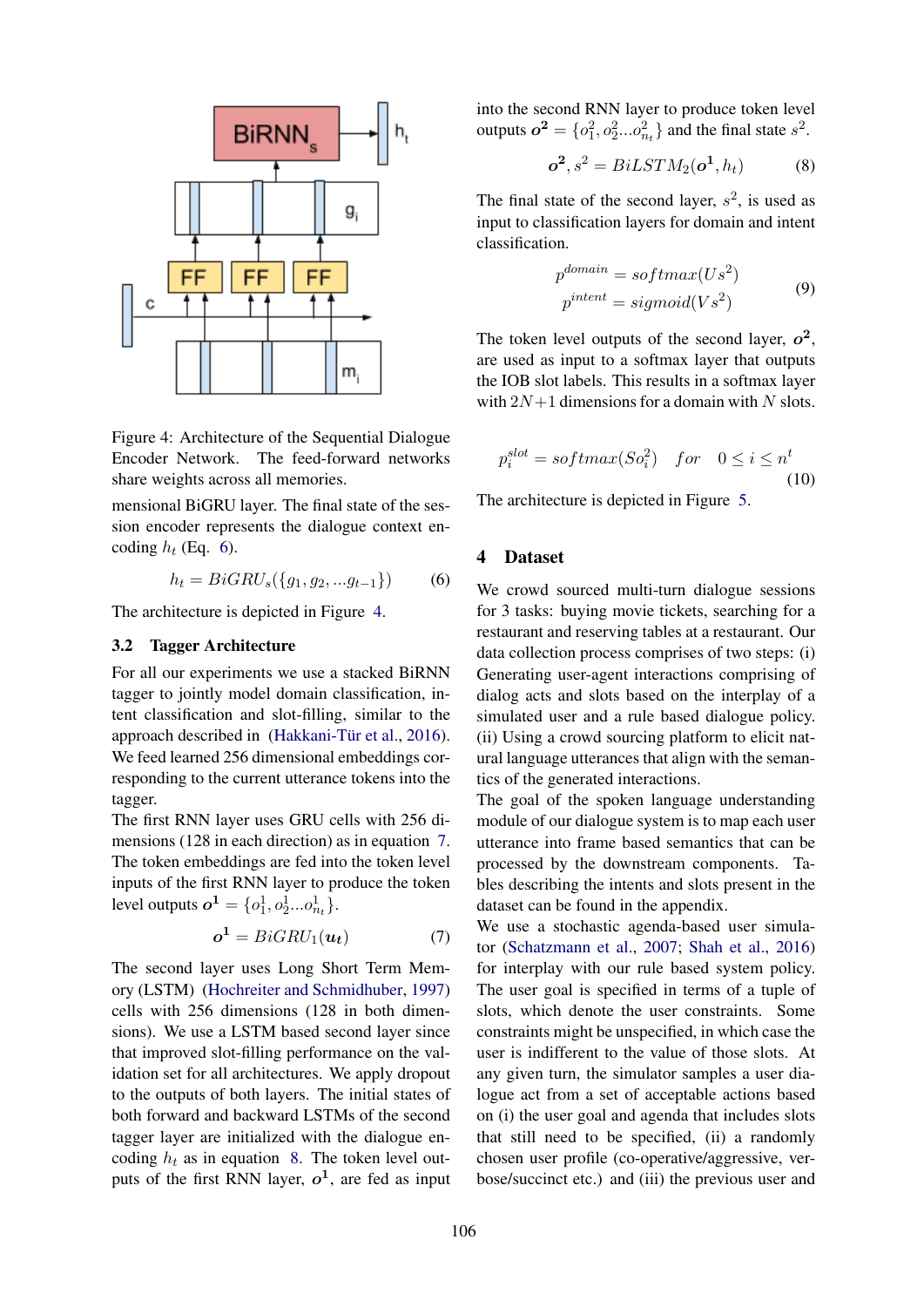

Figure 5: Architecture of the stacked BiRNN tagger. The dialogue context obtained from the context encoder is fed into the initial states of the second RNN layer.

| Domain             | <b>Attributes</b>                                              |
|--------------------|----------------------------------------------------------------|
| movies             | date, movie, num_tickets, theatre_name, time                   |
| find-restaurants   | category, location, meal, price_range, rating, restaurant_name |
| reserve-restaurant | date, num_people, restaurant_name, time                        |

Table 1: List of attributes supported for each domain.

system actions. Based on the chosen user dialogue act, the rule based policy might make a backend call to inquire for restaurant or movie availability. Based on the user act and the backend response the system responds back with a dialogue act or a combination of dialogue acts, based on a hand designed rule based policy. These generated interactions were then translated to their natural language counterparts and sent out to crowdworkers for paraphrasing into natural language human-machine dialogues.

The simulator and policy were also extended to handle multiple goals spanning different domains. In this set-up, the user goal for the simulator would include multiple tasks and slot values could be conditioned on the previous task, for example, the simulator would ask for booking a table "after the movie", or search for a restaurant "near the theater". The set of slots supported by the simulator is enumerated in Table 1. We collected 1319 dialogues for restaurant reservation, 976 dialogues for finding restaurants and 1048 dialogues for buying movie tickets. All single domain datasets were used for training. The multi-domain simulator was used to collect 467 dialogues for training, 50 for validation and 273 for the test set. Since the natural language dialogues were paraphrased versions of known dialogue- act and slot combinations, they were automatically labeled. These labels were verified by an expert annotator, and turns with missing annotations were manually annotated by the expert.

### 5 Dialogue Recombination

As described in the previous section, we train our models on a large set of single domain dialogue datasets and a small set of multi-domain dialogues. These models are then evaluated on a test set composed of multi-domain dialogues, where the user attempts to fulfill multiple goals spanning several domains. This results in a distribution drift that might result in performance degradation. To counter this drift in the training-test data distributions we device a dialogue recombination scheme to generate multi-domain dialogues from single domain training datasets.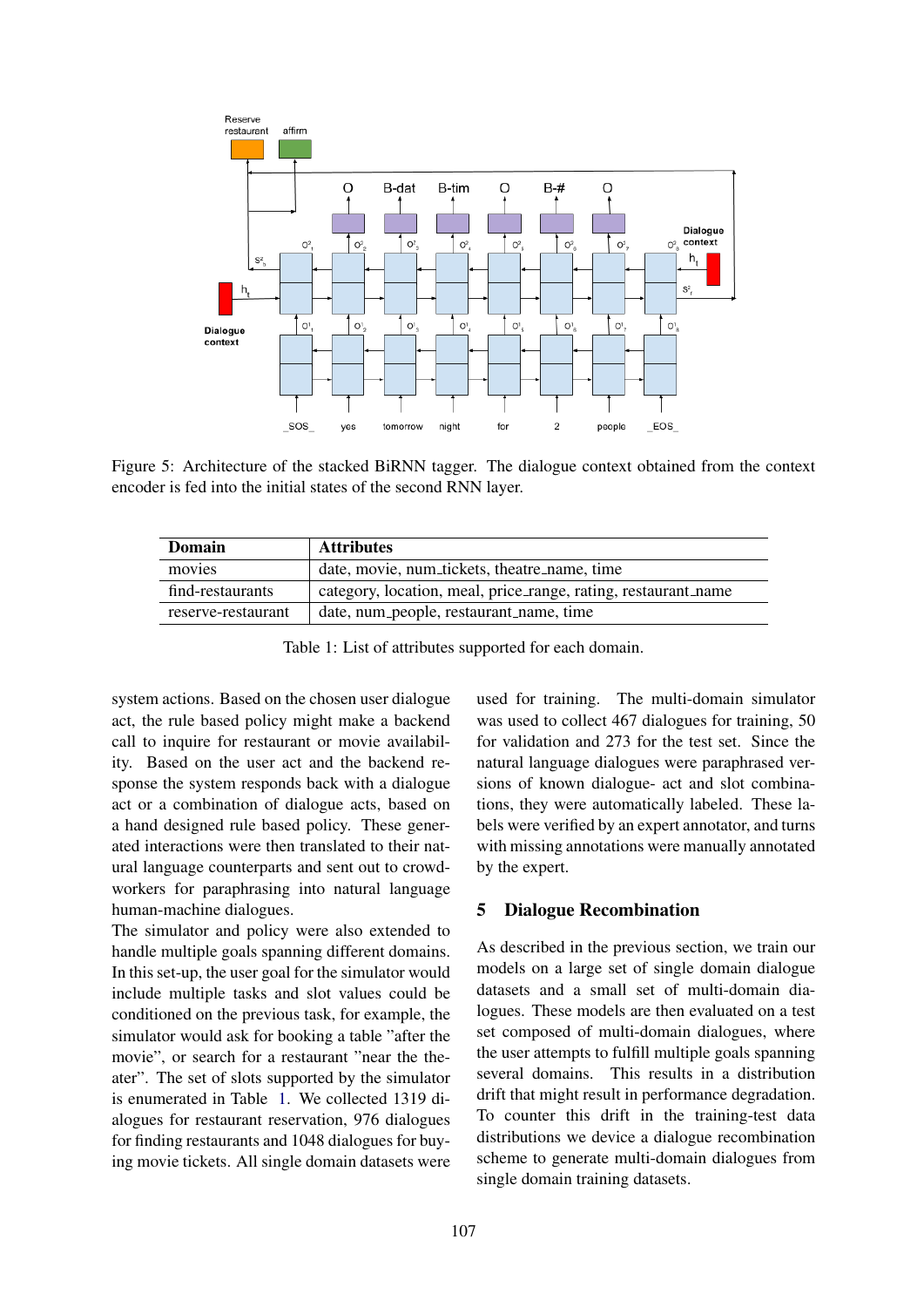| Dialogue $x$                     | Dialogue $y$                   | Dialogue $d_r$                   |
|----------------------------------|--------------------------------|----------------------------------|
| U: Get me $5$ tickets to see In- |                                | U: Get me $5$ tickets to see In- |
| ferno.                           |                                | ferno.                           |
| S: Sure, when is this booking    |                                | S: Sure, when is this booking    |
| for $?$                          |                                | for $?$                          |
| U: Around 5 pm tomorrow          |                                | U: Around 5 pm tomorrow          |
| night.                           |                                | night.                           |
| S: Do you have a theatre in      |                                | S: Do you have a theatre in      |
| mind?                            |                                | mind?                            |
| U: AMC newpark 12.               | U: Find italian restaurants in | U: Find italian restaurants in   |
|                                  | <b>Mountain View</b>           | <b>Mountain View</b>             |
| S: Does $4:45$ pm work for       | S: What price range are you    | S: What price range are you      |
| you?                             | looking for ?                  | looking for ?                    |
| U: Yes.                          | $U:$ cheap                     | $U:$ cheap                       |
| S: Your booking is complete.     | S: Ristorante Giovanni is      | S: Ristorante Giovanni is        |
|                                  | a nice Italian restaurant in   | a nice Italian restaurant in     |
|                                  | Mountain View.                 | Mountain View.                   |
|                                  | U: That works, thanks.         | U: That works, thanks.           |

Table 2: A sample dialogue obtained from recombining a dialogue from the movies and find-restaurant datasets.

The key idea behind the recombination approach is the conditional independence of sub-dialogues aimed at performing distinct tasks (Grosz and Sidner, 1986). We exploit the presence of task intents, or intents that denote a switch in the primary task the user is trying to perform, since they are a strong indicator of a switch in the focus of the dialogue. We exploit the independence of the sub-dialogue following these intents from the previous dialogue context, to generate synthetic dialogues with multi-domain context. The recombination process is described as follows:

Let a dialogue  $d$  be defined as a sequence of turns and corresponding semantic labels (domain, intent and slot annotations)  $\{(t_{d1}, f_{d1}), (t_{d2}, f_{d2}), \ldots (t_{dn_d}, f_{dn_d})\}$ . To obtain a re-combined dataset composed of dialogues from dataset  $dataset_1$  and  $dataset_2$ , we repeat the following steps 10000 times, for each combination of  $(dataset_1, dataset_2)$  from the three single domain datasets.

- Sample dialogues x and y from  $dataset_1$  and  $dataset_2$  respectively.
- Find the first user utterance labeled with a task intent in  $y$ . Let this be turn  $l$ .
- Randomly sample an insertion point in dialogue  $x$ . Let this be turn  $k$ .

• The new recombined dialogue is  $\{(t_{x1}, f_{x1}), ...(t_{xk}, f_{xk}), (t_{yl}, f_{yl}),$ ... $(t_{yn_y}, f_{yn_y})\}.$ 

A sample dialogue generated using the above procedure is described in table 2. We drop the utterances from dialogue  $x$  following the insertion point (turn  $k$ ) in the recombined dialogue since these turns become ambiguous or confusing in the absence of preceding context. In a sense our approach is one of partial dialogue recombination.

### 6 Experiments

We compare the domain classification, intent classification and slot-filling performances, and the overall frame error rates of the encoder-decoder, memory network and sequential dialogue encoder network on the dataset described above. The frame error rate of a SLU system is the percentage of utterances where it makes a wrong prediction i.e. any of domain, intent or slot is predicted incorrectly.

We trained all 3 models with RMSProp for 100000 training steps with a batch size of 100. We started with a learning rate of 0.0003 which was decayed by a factor of 0.95 every 3000 steps. Gradient norms were clipped if they exceed a magnitude of 2.5. All model and optimization hyper-parameters were chosen based on a grid search, to minimize validation set frame error rates.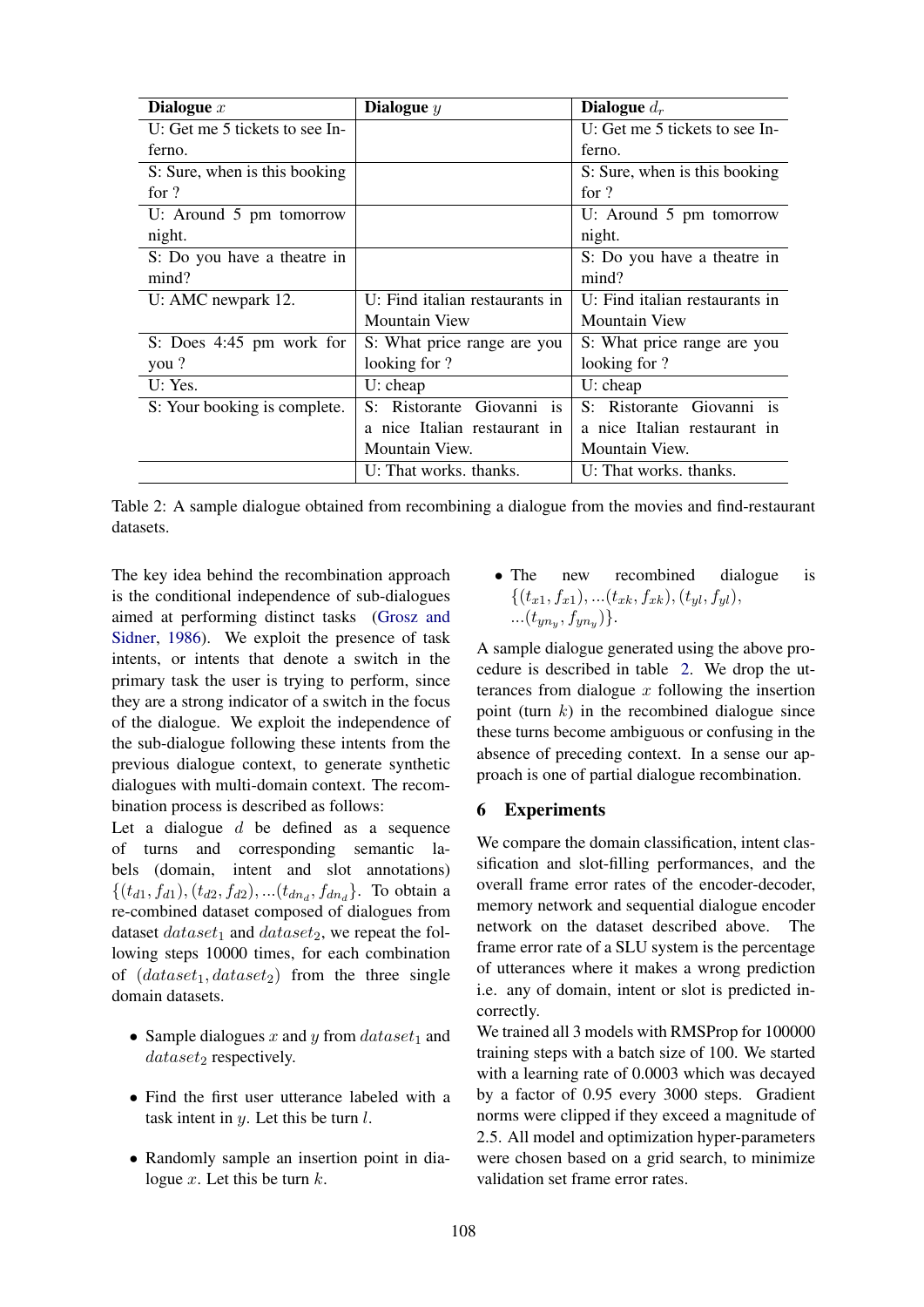| <b>Model</b> | Domain F1 | Intent F1 | <b>Slot Token F1</b> | <b>Frame Error Rate</b> |
|--------------|-----------|-----------|----------------------|-------------------------|
| ED           | 0.937     | 0.865     | 0.891                | 31.87\%                 |
| <b>MN</b>    | 0.964     | 0.890     | 0.896                | 26.72%                  |
| <b>SDEN</b>  | 0.960     | 0.870     | 0.896                | 31.31%                  |
| $ED + DR$    | 0.936     | 0.885     | 0.911                | 30.72%                  |
| $MN + DR$    | 0.968     | 0.902     | 0.904                | 27.48%                  |
| $S$ DEN + DR | 0.975     | 0.898     | 0.926                | 25.85%                  |

Table 3: Test set performances for the encoder decoder (ED) model, Memory Network (MN) and the Sequential Dialogue Encoder Network (SDEN) with and without recombined data (DR).

| utterance                   |                                                              |            |                          |      | MN+DR          | <b>SDEN+DR</b> |
|-----------------------------|--------------------------------------------------------------|------------|--------------------------|------|----------------|----------------|
| hi!                         |                                                              |            |                          |      |                | 0.13           |
|                             | hello! i want to buy movie tickets for 8 pm at cinelux plaza |            |                          | 0.05 |                | 0.34           |
|                             | which movie, how many, and what day?                         |            |                          | 0.13 |                | 0.24           |
| Trolls, 6 tickets for today |                                                              |            |                          |      |                |                |
|                             | <b>True</b>                                                  | $ED+DR$    | $MN+DR$                  |      | <b>SDEN+DR</b> |                |
| <b>Domain</b>               | buy-movie-tickets                                            | movies     | movies                   |      | movies         |                |
| Intent                      | contextual                                                   | contextual | contextual<br>contextual |      |                |                |
| date                        | today                                                        | today      | today                    |      | today          |                |
| num_tickets                 | 6                                                            | 6          | 6                        |      | 6              |                |
| movie                       | Trolls                                                       | Trolls     |                          |      | Trolls         |                |

Table 4: Dialogue from the test set with predictions from Encoder Decoder with recombined data (ED+DR), Memory Network with recombined data (MN+DR) and Sequential Dialogue Encoder Network with dialogue recombination (SDEN+DR).Tokens that have been italicized in the dialogue were out of vocabulary or replaced with special tokens. The columns to the right of the dialogue history detail the attention distributions. For SDEN+DR, we use the magnitude of the change in the session GRU state as a proxy for the attention distribution. Attention weights might not sum up to 1 if there is non-zero attention on history padding.

We restrict the model vocabularies to contain only tokens occurring more than 10 times in the training set, to prevent over-fitting to training set entities. Digits were replaced with a special "#" token to allow better generalization to unseen numbers. The dialogue history was padded to 40 utterances for batch processing. We report results with and without the recombined dataset in Table 3.

### 7 Results

The encoder decoder model trained on just the previous turn context performs worst on almost all metrics, irrespective of the presence of recombined data. This can be explained by worse performance on in-dialogue utterances, where just the previous turn context isn't sufficient to accurately identify the domain, and in several cases, the intents and slots of the utterance.

The memory network is the best performing model in the absence of recombined data, indicating that the model is able to encode additional context effectively to improve performance on all tasks, even when only a small amount of multi-domain data is available.

The Sequential dialogue encoder network performs slightly worse than the memory network in the absence of recombined data. This could be explained by the model over-fitting to the single domain context seen during training and failure to utilize context effectively in a multi-domain setting. In the presence of recombined dialogues it outperforms all other implementations.

Apart from increasing the noise in the dialogue context, adding recombined dialogues to the training set increases the average turn length of the training data, bringing it closer to that of the test dialogues. Our augmentation approach is, in spirit, an extension of the data recombination described in (Jia and Liang, 2016) to conversations. We hypothesize that the presence of synthetic con-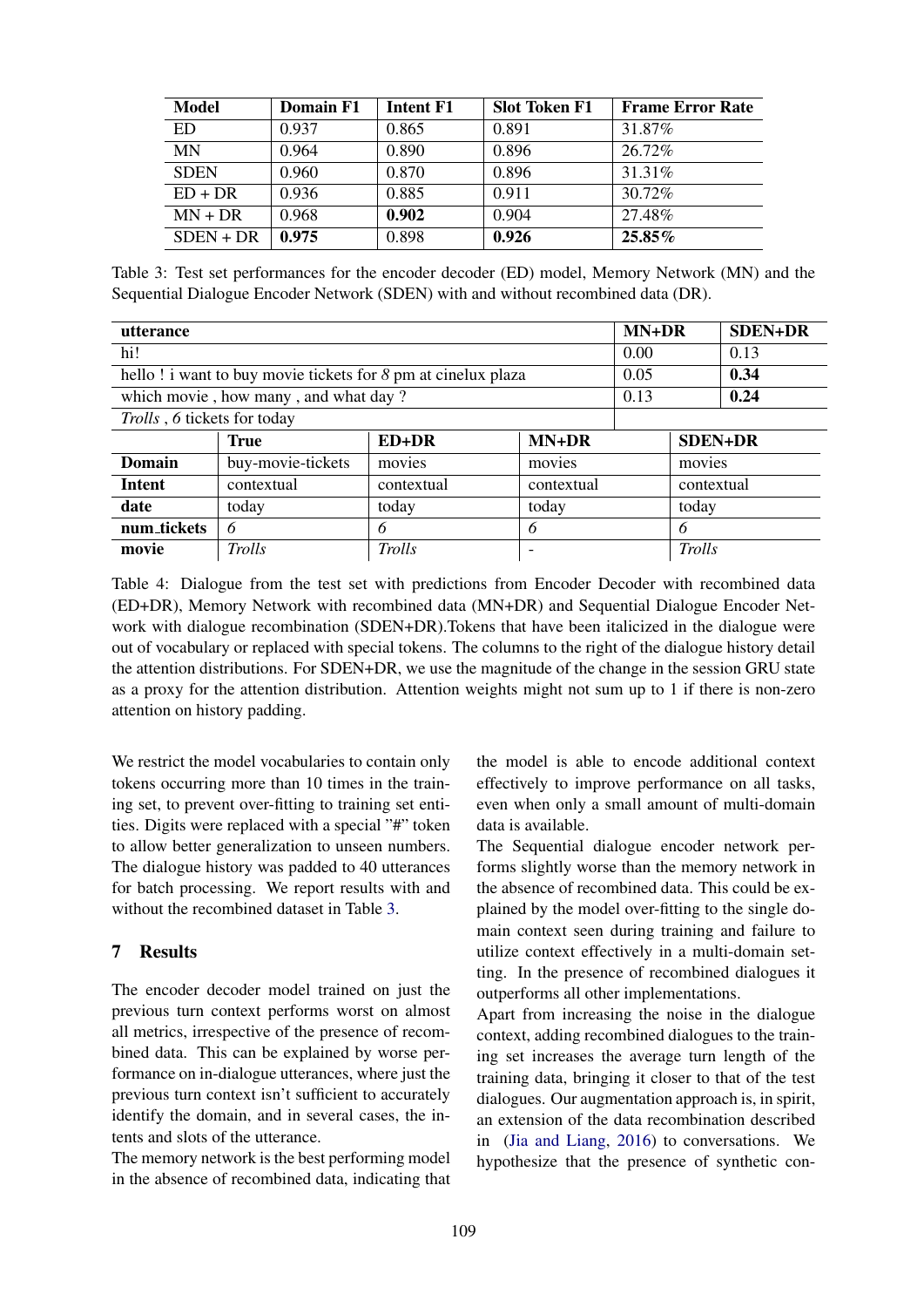| utterance                                                           |                                                         |                                                                        |                          |                | MN+DR<br><b>SDEN+DR</b>    |
|---------------------------------------------------------------------|---------------------------------------------------------|------------------------------------------------------------------------|--------------------------|----------------|----------------------------|
| hello                                                               |                                                         |                                                                        |                          |                | 0.10                       |
|                                                                     |                                                         | hello. i need to buy tickets at cinemark redwood downtown 20 for xd at |                          | 0.00           | 0.06                       |
| $6:00 \text{ pm}$                                                   |                                                         |                                                                        |                          |                |                            |
|                                                                     | which movie do you want to see at what time and date.   |                                                                        |                          | 0.00           | 0.04                       |
| I didn't understand that.                                           |                                                         |                                                                        |                          | 0.00           | 0.03                       |
|                                                                     | please tell which movie, the time and date of the movie |                                                                        |                          | 0.01           | 0.02                       |
|                                                                     |                                                         | the movie is queen of katwe today and the number of tickets is $4$     |                          | 0.00           | 0.00                       |
|                                                                     | So 4 tickets for the $6:00$ pm showing                  |                                                                        |                          | 0.02           | 0.01                       |
| yes                                                                 |                                                         |                                                                        |                          | 0.01           | 0.01                       |
|                                                                     |                                                         | I bought you 4 tickets for the $6: 00$ pm showing of queen of katwe at |                          | 0.06           | 0.04                       |
|                                                                     | cinemark redwood downtown 20                            |                                                                        |                          |                |                            |
| thank you                                                           |                                                         |                                                                        |                          |                | 0.03                       |
| i want a Brazilian restaurant                                       |                                                         |                                                                        |                          |                | 0.29                       |
| which one of Fogo de Cho Brazilian steakhouse, Espetus Churrascaria |                                                         |                                                                        |                          |                | 0.26                       |
|                                                                     | san mateo or Fogo de Cho would you prefer               |                                                                        |                          |                |                            |
| Fogo de Cho Brazilian steakhouse                                    |                                                         |                                                                        |                          |                |                            |
|                                                                     | MN+DR<br>ED+DR<br><b>True</b>                           |                                                                        |                          | <b>SDEN+DR</b> |                            |
| <b>Domain</b>                                                       | find-restaurants                                        | movies                                                                 | find-restaurants         |                | find-restaurants           |
| <b>Intent</b>                                                       | affirm(restaurant)                                      | $\blacksquare$                                                         |                          |                |                            |
| restaurant                                                          | Cho<br>de<br>Fogo                                       | $\blacksquare$                                                         | $\overline{\phantom{a}}$ |                | Cho<br>de<br>Fogo          |
| name                                                                | <b>Brazilian</b><br>steak-                              |                                                                        |                          |                | <b>Brazilian</b><br>steak- |
|                                                                     | house                                                   |                                                                        |                          |                | house                      |

Table 5: Dialogue from the test set with predictions from Encoder Decoder with recombined data (ED+DR), Memory Network with recombined data (MN+DR) and Sequential Dialogue Encoder Network with dialogue recombination (SDEN+DR). Tokens that have been italicized in the dialogue were out of vocabulary or replaced with special tokens. The columns to the right of the dialogue history detail the attention distributions. For SDEN+DR, we use the magnitude of the change in the session GRU state as a proxy for the attention distribution. Attention weights might not sum up to 1 if there is non-zero attention on history padding.

text has a regularization-like effect on the models. Similar effects were observed by (Jia and Liang, 2016), where training with longer, syntheticallyaugmented utterances resulted in improved semantic parsing performance on a simpler test set. This is also supported by the observation that performance improvements obtained by addition of recombined data increase as the complexity of the model increases.

## 8 Discussion and Conclusions

Table 4 demonstrates an example dialogue from the test set, along with the gold and model annotations from all 3 models. We observe that Encoder Decoder (ED) and Sequential Dialogue Encoder Network (SDEN) are able to successfully identify the domain, intent and slots, while the Memory Network (MN) fails to identify the movie name.

Looking at the attention distributions, we notice that the MN attention is very diffused, whereas SDEN is focusing on the most recent last 2 utterances, which directly identify the domain and the presence of the *movie* slot in the final user utterance. ED is also able to identify the presence of a *movie* in the final user utterance from the previous utterance context.

Table 5 displays another example where the SDEN model outperforms both MN and ED. Constrained to just the previous utterance ED is unable to correctly identify the domain of the user utterance. The MN model correctly identifies the domain, using its strong focus on the task-intent bearing utterance, but it is unable to identify the presence of a restaurant in the user utterance. This highlights its failure to combine context from multiple history utterances. On the other hand, as indicated by its attention distribution on the final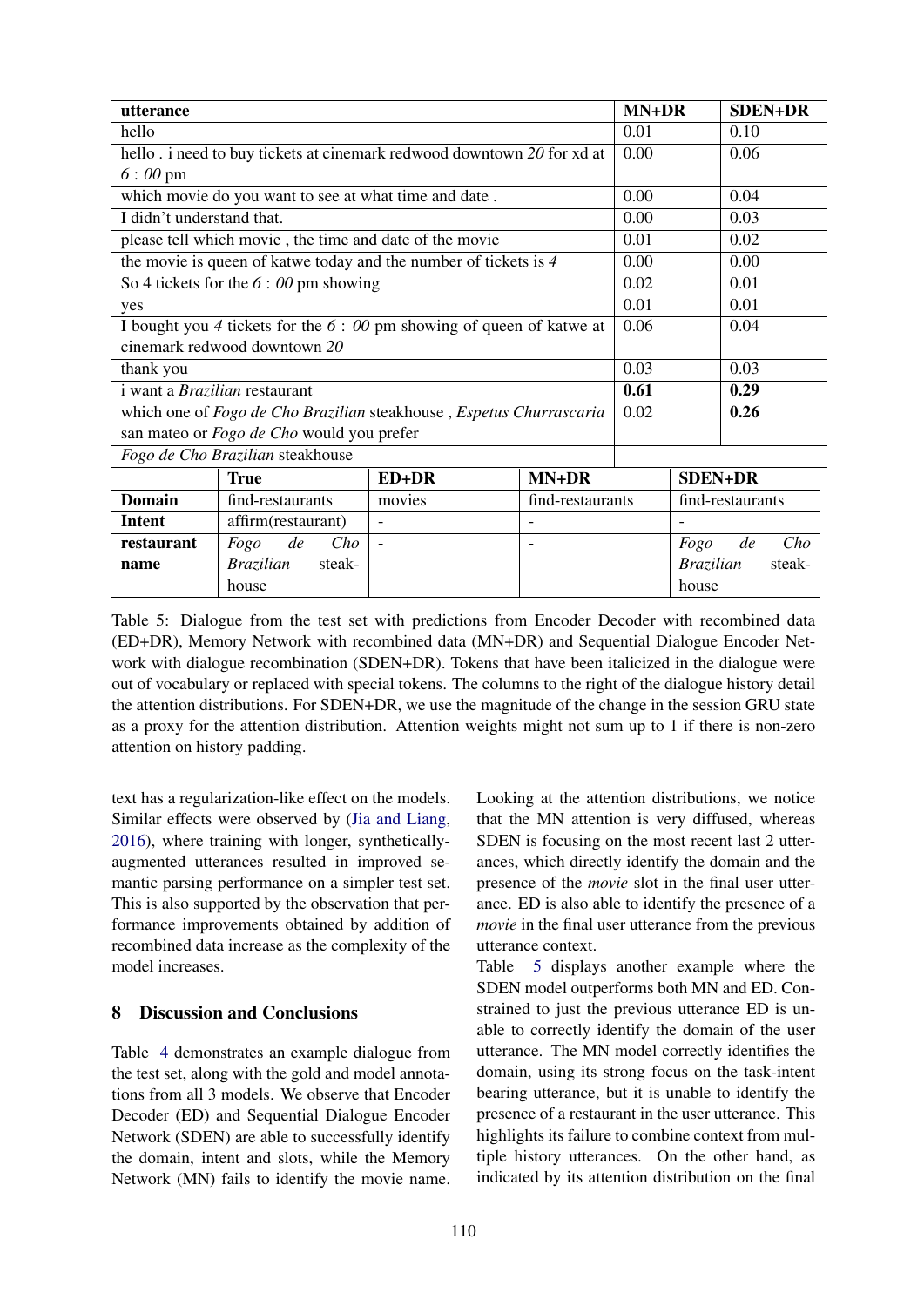two utterances, SDEN is able to successfully combine context from the dialogue to correctly identify the domain and the restaurant name from the user utterance, despite the presence of several outof-vocabulary tokens.

The above two examples hint that SDEN performs better in scenarios where multiple history utterances encode complementary information that could be useful to interpret user utterances. This is usually the case in more natural goal oriented dialogues, where several tasks and sub tasks go in and out of the focus of the conversation (Grosz, 1979).

On the other hand, we also observed that SDEN performs significantly worse in the absence of recombined data. Due to its complex architecture and a much larger set of parameters SDEN is prone to over-fitting in low data scenarios.

In this paper, we collect a multi-domain dataset of goal oriented human-machine conversations and analyze and compare the SLU performance of multiple neural network based model architectures that can encode varying amounts of context. Our experiments suggest that encoding more context from the dialogue, and enabling the model to combine contextual information in a sequential order results in a reduction in overall frame error rate. We also introduce a data augmentation scheme to generate longer dialogues with richer context, and empirically demonstrate that it results in performance improvement for multiple model architectures.

#### 9 Acknowledgements

We would like to thank Pararth Shah, Abhinav Rastogi, Anna Khasin and Georgi Nikolov for their help with the user-machine conversation data collection and labeling. We would also like to thank the anonymous reviewers for their insightful comments.

#### References

- Ankur Bapna, Gokhan Tür, Dilek Hakkani-Tür, and Larry Heck. 2017. Towards zero-shot frame semantic parsing for domain scaling. In *In Proceedings of the Interspeech*. Stockholm, Sweden.
- Antoine Bordes and Jason Weston. 2016. Learning end-to-end goal-oriented dialog. *arXiv preprint arXiv:1605.07683* .
- Y.-N. Chen, D. Hakkani-Tür, G. Tur, J. Gao, and L. Deng. 2016. End-to-end memory networks with

knowledge carryover for multi-turn spoken language understanding. In *Proceedings of the Interspeech*. San Francisco, CA.

- Junyoung Chung, Caglar Gulcehre, KyungHyun Cho, and Yoshua Bengio. 2014. Empirical evaluation of gated recurrent neural networks on sequence modeling. *arXiv preprint arXiv:1412.3555* .
- Y. Dauphin, G. Tur, D. Hakkani-Tür, and L. Heck. 2014. Zero-shot learning and clustering for semantic utterance classification. In *Proceedings of the ICLR*.
- Bhuwan Dhingra, Lihong Li, Xiujun Li, Jianfeng Gao, Yun-Nung Chen, Faisal Ahmed, and Li Deng. 2016. End-to-end reinforcement learning of dialogue agents for information access. *arXiv preprint arXiv:1609.00777* .
- Barbara J Grosz. 1979. Focusing and description in natural language dialogues. Technical report, DTIC Document.
- Barbara J Grosz and Candace L Sidner. 1986. Attention, intentions, and the structure of discourse. *Computational linguistics* 12(3):175–204.
- S. Hahn, M. Dinarelli, C. Raymond, F. Lefevre, P. Lehnen, R. De Mori, A. Moschitti, H. Ney, and G. Riccardi. 2011. Comparing stochastic approaches to spoken language understanding in multiple languages. *IEEE Transactions on Audio, Speech, and Language Processing* 19(6):1569–1583.
- D. Hakkani-Tür, G. Tur, A. Celikyilmaz, Y.-N. Chen, J. Gao, L. Deng, and Y.-Y. Wang. 2016. Multidomain joint semantic frame parsing using bidirectional RNN-LSTM. In *Proceedings of the Interspeech*. San Francisco, CA.
- Matthew Henderson. 2015. Machine learning for dialog state tracking: A review. In *Proceedings of The First International Workshop on Machine Learning in Spoken Language Processing*.
- Matthew Henderson, Blaise Thomson, and Jason D Williams. 2014. The second dialog state tracking challenge.
- Sepp Hochreiter and Jürgen Schmidhuber. 1997. Long short-term memory. *Neural computation* 9(8):1735–1780.
- Robin Jia and Percy Liang. 2016. Data recombination for neural semantic parsing. *arXiv preprint arXiv:1606.03622* .
- G. Kurata, B. Xiang, B. Zhou, and M. Yu. 2016. Leveraging sentence-level information with encoder LSTM for semantic slot filling. In *Proceedings of the EMNLP*. Austin, TX.
- Bing Liu and Ian Lane. 2016. Joint online spoken language understanding and language modeling with recurrent neural networks. *CoRR* abs/1609.01462. http://arxiv.org/abs/1609.01462.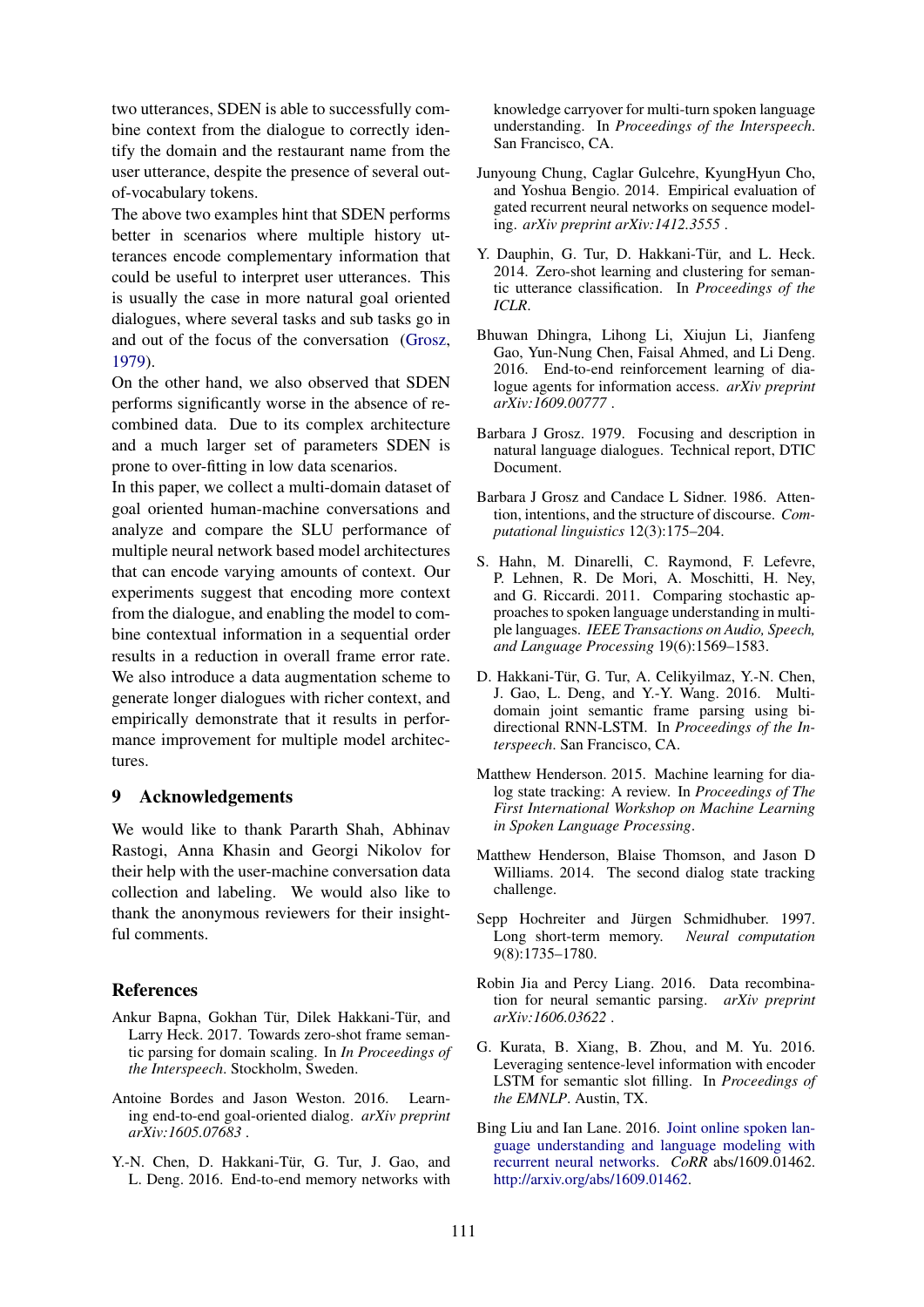- G. Mesnil, Y. Dauphin, K. Yao, Y. Bengio, L. Deng, D. Hakkani-Tür, X. He, L. Heck, G. Tur, and D. Yu. 2015. Using recurrent neural networks for slot filling in spoken language understanding. *IEEE Transactions on Audio, Speech, and Language Processing* 23(3):530–539.
- Julien Perez and Fei Liu. 2016. Dialog state tracking, a machine reading approach using memory network. *arXiv preprint arXiv:1606.04052* .
- Jost Schatzmann, Blaise Thomson, Karl Weilhammer, Hui Ye, and Steve Young. 2007. Agenda-based user simulation for bootstrapping a pomdp dialogue system. In *Human Language Technologies 2007: The Conference of the North American Chapter of the Association for Computational Linguistics; Companion Volume, Short Papers*. Association for Computational Linguistics, pages 149–152.
- Iulian Vlad Serban, Alessandro Sordoni, Yoshua Bengio, Aaron C. Courville, and Joelle Pineau. 2015. Hierarchical neural network generative models for movie dialogues. *CoRR* abs/1507.04808. http://arxiv.org/abs/1507.04808.
- Pararth Shah, Dilek Hakkani-Tür, and Larry Heck. 2016. Interactive reinforcement learning for taskoriented dialogue management.
- Alessandro Sordoni, Yoshua Bengio, Hossein Vahabi, Christina Lioma, Jakob Grue Simonsen, and Jian-Yun Nie. 2015. A hierarchical recurand Jian-Yun Nie. 2015. rent encoder-decoder for generative context-aware query suggestion. In *Proceedings of the 24th ACM International on Conference on Information and Knowledge Management*. ACM, New York, NY, USA, CIKM '15, pages 553-562. https://doi.org/10.1145/2806416.2806493.
- Pei-Hao Su, David Vandyke, Milica Gasic, Nikola Mrksic, Tsung-Hsien Wen, and Steve Young. 2015. Reward shaping with recurrent neural networks for speeding up on-line policy learning in spoken dialogue systems. *arXiv preprint arXiv:1508.03391* .
- Gokhan Tur and Renato De Mori. 2011. *Spoken language understanding: Systems for extracting semantic information from speech*. John Wiley & Sons.
- Y.-Y. Wang, L. Deng, and A. Acero. 2005. Spoken language understanding - an introduction to the statistical framework. *IEEE Signal Processing Magazine* 22(5):16–31.
- Tsung-Hsien Wen, Milica Gasic, Nikola Mrksic, Lina M Rojas-Barahona, Pei-Hao Su, David Vandyke, and Steve Young. 2016. Multi-domain neural network language generation for spoken dialogue systems. *arXiv preprint arXiv:1603.01232* .
- Tsung-Hsien Wen, Milica Gasic, Nikola Mrksic, Pei-Hao Su, David Vandyke, and Steve Young. 2015. Semantically conditioned lstm-based natural language generation for spoken dialogue systems. *arXiv preprint arXiv:1508.01745* .
- Jason Weston, Sumit Chopra, and Antoine Bordes. 2014. Memory networks. *arXiv preprint arXiv:1410.3916* .
- S. Young. 2002. Talking to machines (statistically speaking). In *Proceedings of the ICSLP*. Denver, CO.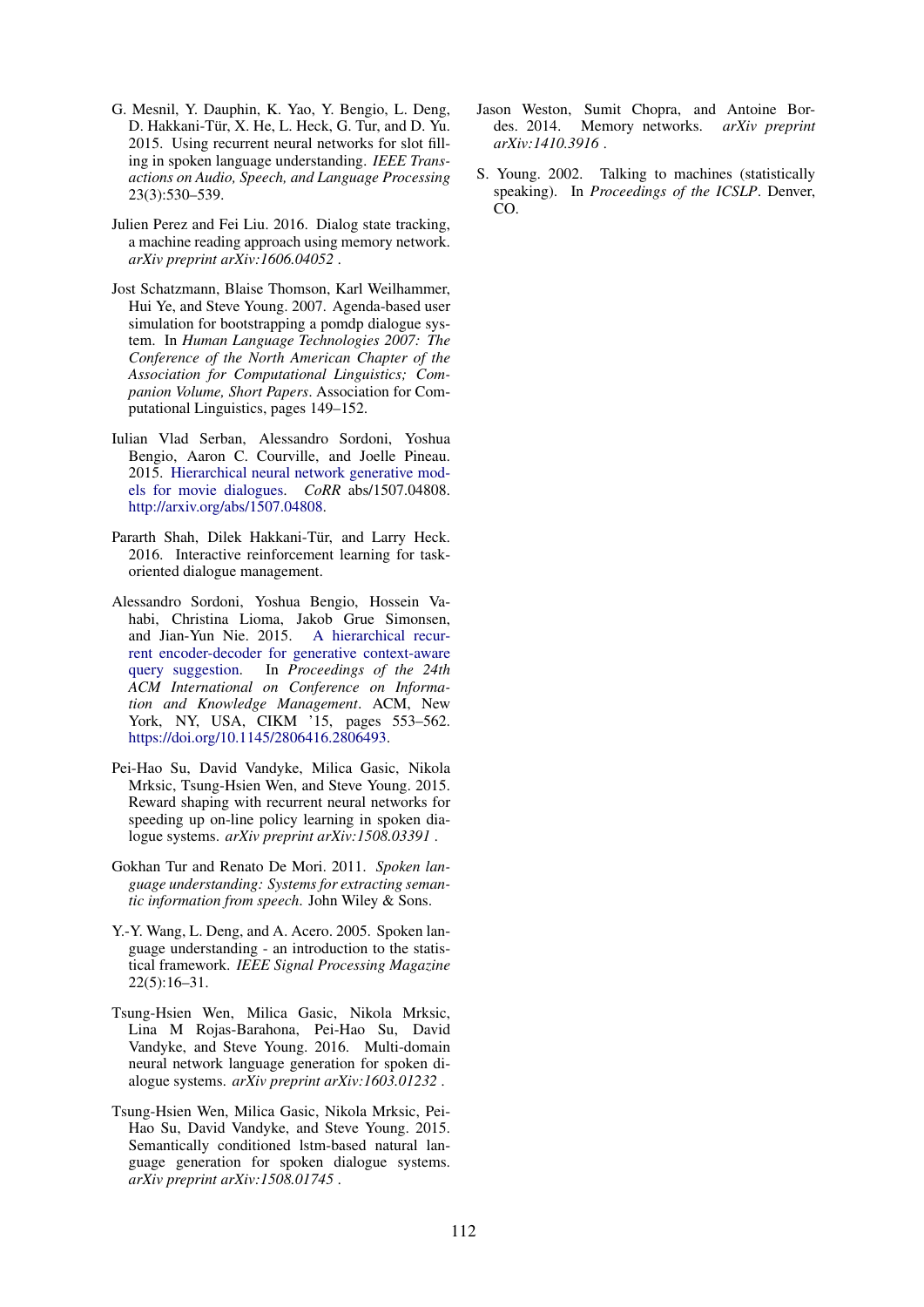Table 6: Supported Intents: List of intents and dialogue acts supported by the user simulator, with descriptions and representative examples. Acts parametrized with **slot** can be instantiated for any attribute supported within the domain.

| <b>Intent</b>       | <b>Intent descriptions</b>         | Sample utterance                  |
|---------------------|------------------------------------|-----------------------------------|
| affirm              | generic affirmation                | U: sounds good.                   |
| cant_understand     | expressing failure to understand   | U: What do you mean?              |
|                     | system utterance                   |                                   |
| deny                | generic negation                   | U: That doesn't work.             |
| good_bye            | expressing end of dialogue         | U: bye                            |
| thank_you           | expressing gratitude               | U: thanks a lot!                  |
| greeting            | greeting                           | U: Hi                             |
| request_alts        | request alternatives to a system   | S: Doppio Zero is a nice italian  |
|                     | offer                              | restaurant near you.              |
|                     |                                    | U: Are there any other options    |
|                     |                                    | available ?                       |
| affirm(slot)        | affirming values corresponding     | U: 5 pm sounds good to me.        |
|                     | to a particular attribute          |                                   |
| deny(slot)          | negating a particular attribute.   | U: None of those times would      |
|                     |                                    | work for me.                      |
| dont_care(slot)     | expressing that any value is ac-   | U: Any time should be ok.         |
|                     | ceptable for a given attribute     |                                   |
| movies              | explicit intent to buy movie tick- | U: Get me 3 tickets to Inferno    |
|                     | ets                                |                                   |
| reserve-restaurants | explicit intent to reserve a table | U: make a reservation at Max      |
|                     | at a restaurant                    | Brenner's                         |
| find-restaurants    | explicit intent to search for      | U: find cheap italian restaurants |
|                     | restaurants                        | near me                           |
| contextual          | implicit intent continuing from    | S: What time works for you?       |
|                     | context, also used in place of in- | U: 5 pm tomorrow.                 |
|                     | form                               |                                   |
| unknown_intent      | intents not supported by the dia-  | U: What's the weather like in     |
|                     | logue system                       | San Francisco?                    |